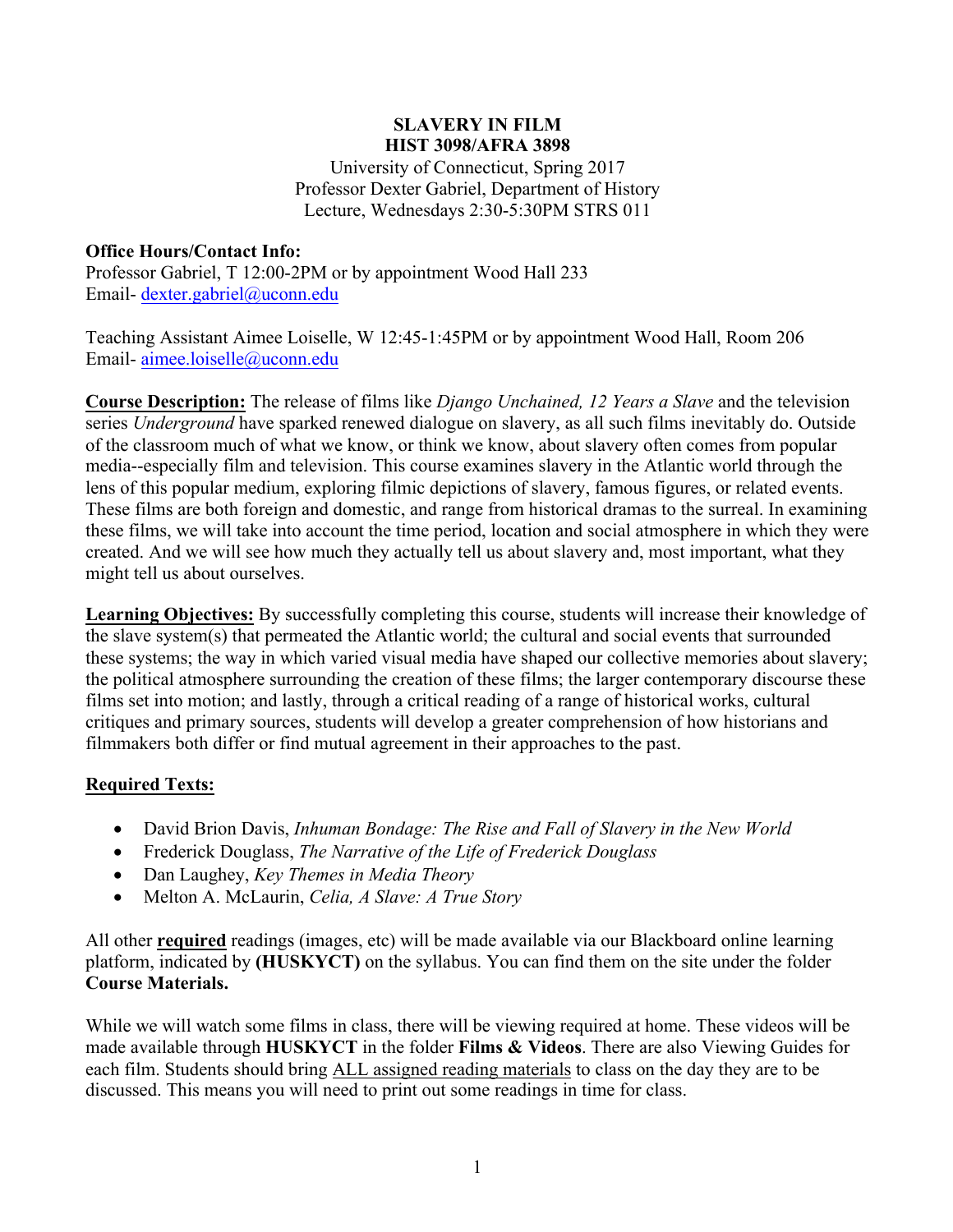### **COURSE REQUIREMENTS**

**Movie Talk:** Following the viewing of films, students will be required to engage in an online discussion via **HUSKYCT** within **48 hrs** of class (by Friday). The purpose is to gauge your *initial* reaction to the films *before* engaging the reading assignments. Each participant should make at least TWO posts.

**Reaction Papers:** Reaction papers will be assigned following film viewing.

Requirements: This is a **group assignment**. Your group will turn in a **Reaction Paper assignment by each following Wednesday on HUSKYCT.** Your group's paper should provide reaction and scholarly criticism that apply your readings to the visual material from the previous week. Your responses in all should total **2 full pages** in length and should show that you have fully comprehended and reasoned through the readings and visual material.

**Book Analysis:** There will two separate book analyses due by individual students on *The Narrative of Frederick Douglas*s and *Celia, A Slave*. Your analyses should NOT be a summary. Instead, they should examine each book within the context of our historical understandings of slavery. What are its key themes? What does it tell us about slavery? How does this medium convey history differently than a film? Students should show within their papers that they have read and comprehended the books in full, using citations from the texts when needed. Each analysis should be **2 full pages** in length and will be due on the same day the reading is due to be completed (Douglass- Feb. 8, Celia- Mar. 8).

**Critical Film Review Paper:** By the end of the semester, each group will write a critical review paper of at least five pages on a film (or films) pertaining to slavery. The film(s) chosen should be **approved by the professor beforehand.** It cannot be a film that was already viewed or assigned in the class. If the film is a series, it must entail at least four episodes. The critical review should incorporate both a historical and media theory analysis of the film(s) along with proper citations and a bibliography. Your group's critical review will be due on **Friday April 28** by 5PM.

**Exams:** There are two exams for the course, a Midterm and a Final. The Midterm will be administered and completed via **(HUSKYCT)**. You will have a set time to complete the exam and a date by which you will have to take it. Please note once you begin an exam you cannot stop and continue at a later time. You must complete the exam in the time allotted. The Final will be an **in-class exam**. It will include everything post-midterm, along with cumulative questions that draw on the full breadth of the session. You must take your final exam at the scheduled time.

# **Grading:**

| <b>Reaction Papers</b>     | <b>20%</b> |
|----------------------------|------------|
| <b>Movie Discussions</b>   | 10%        |
| <b>Book Analyses</b>       | 10%        |
| Midterm                    | 20%        |
| Final Exam                 | 20%        |
| Critical Film Review Paper | 20%        |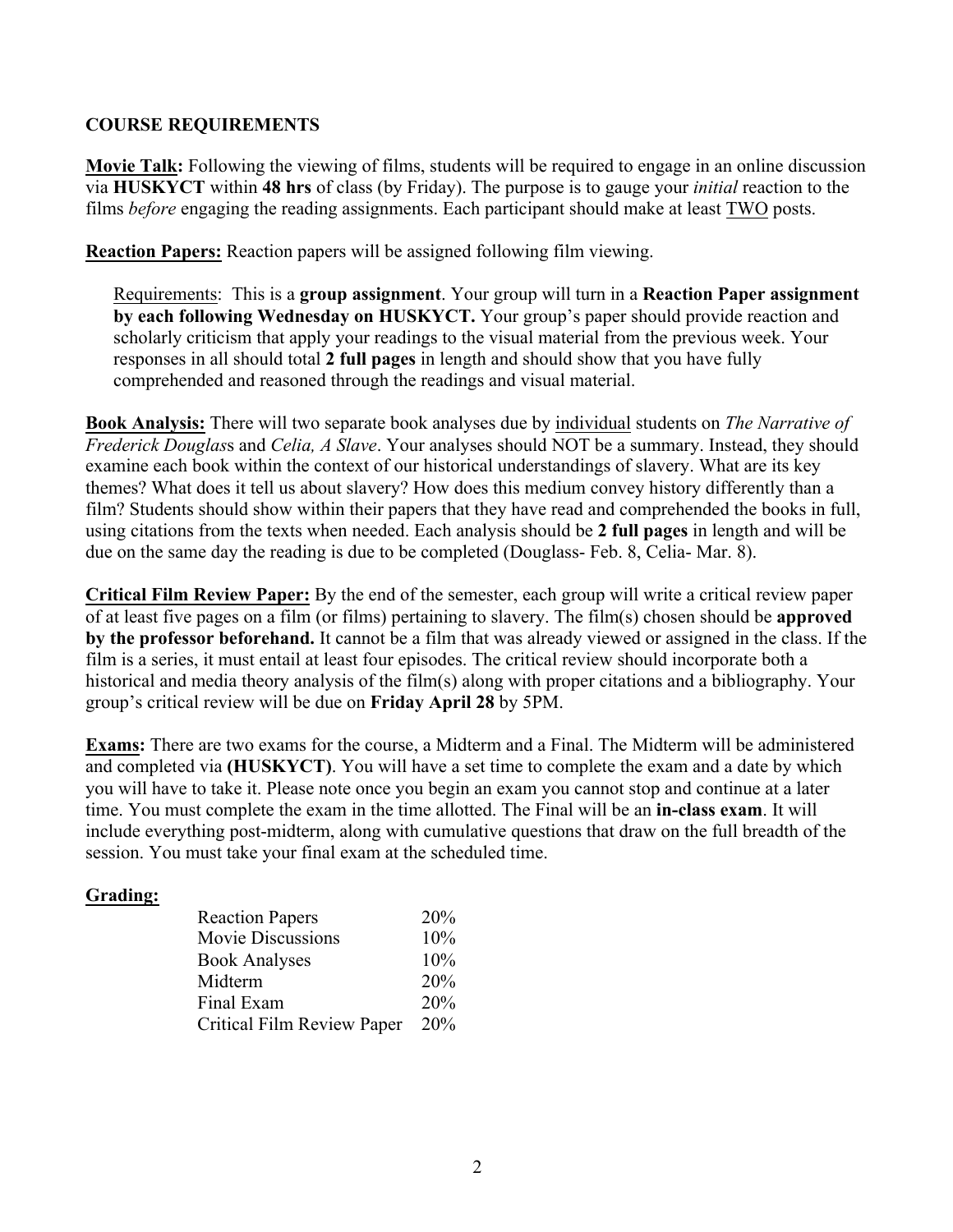# **CLASS AND UNIVERSITY POLICIES:**

**Electronic Devices:** ALL electronic devices should be off and put away during class unless otherwise noted. If you have an emergency, you may step outside for phone use. Take care not to abuse this policy. Laptops are not allowed for use unless deemed necessary by the instructor or necessitated by a disability through proper documentation.

**Submission of Work:** All work is due when it is due. Late work **will not** be accepted except in extraordinary circumstances (with documented evidence) at the discretion of the instructor. Any accepted late work will be penalized at the discretion of the instructor. Work is to be turned in via HuskyCT, unless there is a request for hard/paper copies. If there is some problem with HuskyCT you may turn in your work to me directly via email.

**Communication with Instructor and TA:** Students should feel free contact both the professor and/or the teaching assistant through the emails provided above. I am also available during my listed office hours or by appointment. As an instructor, I am here to help answer questions regarding the course you may have.

**Respectful Exchange of Ideas:** In discussing historical topics it is important that students feel comfortable expressing their opinion. Yet it is imperative students refrain from creating a hostile environment. Feel free to speak your mind, but let's also keep our exchanges respectful.

**Academic Integrity:** UConn has very strong and clear policies regarding academic dishonesty (cheating, plagiarism, etc.). Penalties could include a **Failing grade** in the course, and misconduct is required to be reported to the Academic Integrity Hearing Board. An explanation of what constitutes academic misconduct can be found here: http://community.uconn.edu/academic-integrityundergraduate-faq/

**Students with Disabilities:** If you are a student with a disability that may impact your course work, please contact the Center for Students with Disabilities: http://csd.uconn.edu. CSD will help determine with you what accommodations are necessary and appropriate. All information and documentation is confidential.

**Warning of Sensitive Material:** The subject matter of this course—both in imagery and description can and will at times be graphic, including the presence of violence, sexual abuse and derogatory language. Some of the films have an R rating. Understanding that each individual's level of sensitivity can be different, if some part of the course is overly distressing or disturbing please feel free to discuss such problems with the instructor.

**Working in Groups:** Much of the work in this class will be completed in groups. It's therefore imperative that everyone in each group contribute toward assignments. Group members should also find a way to keep lines of communication open, through face-to-face meetings, email, or other means (e.g. SLACK). If interpersonal problems arise within groups, students should speak directly to the instructor or the teaching assistant.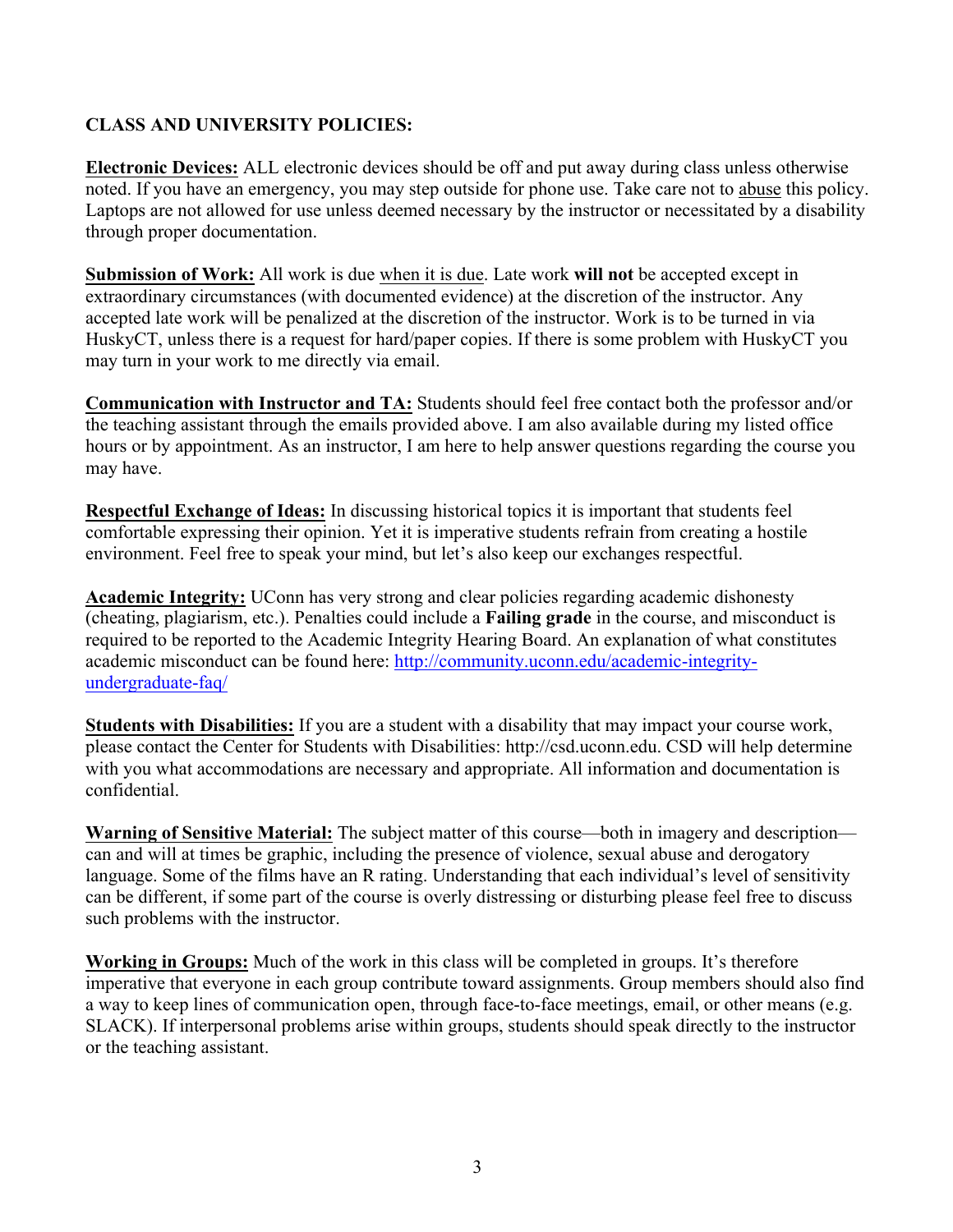**Week 1 W Jan 18 Introduction, Welcome & Media Theory** Readings Due: **Laughey:** *Media Theory,* 1-38, 48-52

In Class Film: *Ethnic Notions* (1986) At Home Viewing: *The Birth of a Nation* (1915) Online Discussion of *The Birth of a Nation* due by Sun. 1/22

**Week 2 W Jan 25 Birth of a Genre** Readings Due: **HUSKYCT Link:** "The Lost Cause"- Encyclopedia of Virginia **HUSKYCT Document:** Bogle, "Black Beginnings," 3-14 **HUSKYCT Document:** Rylance, "Breech Birth," 1-11 Due: Group Reaction Paper- *The Birth of a Nation*

In Class Film (Clips): *The Littlest Rebel* (1935), *The Little Colonel* (1935) No Online Discussion of film due

**Week 3 W Feb 1 The Plantation Epics** Readings Due: **HUSKYCT Document:** DuCile, "The Shirley Temple of My Familiar," 13-25 **HUSKYCT Document:** White, "Jezebel and Mammy: The Mythology of Female Slavery" pp. 46-61 **HUSKYCT Link:** "The Mammy Washington Almost Had," *The Atlantic* No Group Reaction Paper Due

In Class Film (Clips): *Gone with the Wind* (1939) No Online Discussion of film due

#### **Week 4**

**W Feb 8 Slave Life in History and Film** Readings Due: **Douglass:** *Narrative of the Life of Frederick Douglass,* 19-121 (Reading Guide in **HUSKYCT**) Due: Book Analysis of *Douglass* narrative No Group Reaction Paper Due

In Class Film (Clips): *Song of the South* (1946) No Online Discussion of film due

#### **Week 5**

**W, Feb 15 Postcolonial Slave Cinema** Readings Due: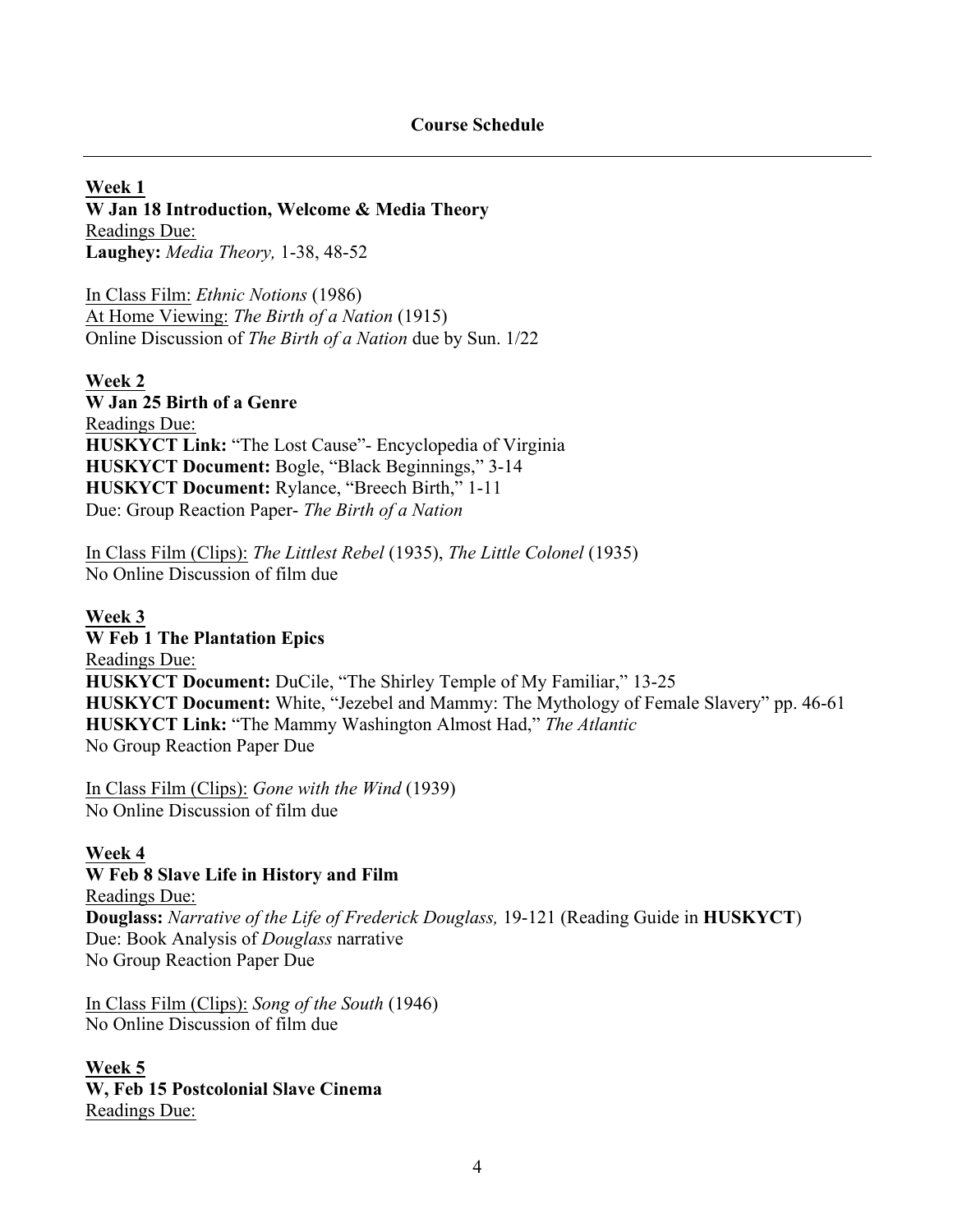**Laughey:** *Media Theory,* 122-130, 138-145 **Davis:** *Inhuman Bondage,* 205-230 Due: Group Reaction Paper- *Littlest Rebel, Little Colonel, Gone With the Wind, Song of the South*

In Class Film: *Burn!* (1969) Online Discussion of *Queimada! (Burn!)* due by Friday. 2/17

# **Week 6**

**W, Feb 22 Burn!**  Readings Due: **Davis:** *Inhuman Bondage,* 157-174 **HUSKYCT Document:** Pennino, "Pontecorvo's Burn! History, Hegemony, and Hollywood," 1-13 Due: Group Reaction Paper- *Burn!* 

In Class Film: *The Last Supper* (1976) Online Discussion of *The Last Supper* due by Fri. 2/24

### **Week 7**

**W, Mar 1 Revolutionary Cuba Remembers Slavery** Readings Due: **HUSKYCT Document:** Jaehne, "The Last Supper," 48-53 **HUSKYCT Video:** PBS Cuba The Next Revolution Due: Group Reaction Paper- *The Last Supper*

In Class Film: *Mandingo* (1976) Online Discussion of *Mandingo* due by Fri. 3/3

# **Week 8**

**W, Mar 8- Blaxploitation, Slavery, and Gender** Readings Due: **Laughey**: *Media Theory,* 100-105, 113-120. **HUSKYCT Document:** Keser, "The Greatest Film About Race Ever Filmed in Hollywood" **McLaurin:** *Celia, A Slave* (entire book) Due: Book Analysis of *Celia* Due: Group Reaction Paper- *Mandingo*

In Class Film: *Roots* Part I (1977) At Home Viewing: *Roots* Part II (1977) No online Discussion of film due

# **\*March 9- Live Tweet Season Premiere of Underground (WGN)**

# **Week 9** SPRING BREAK- MARCH 12 - MARCH 18

\*Midterm Exam to be completed by Sunday March 19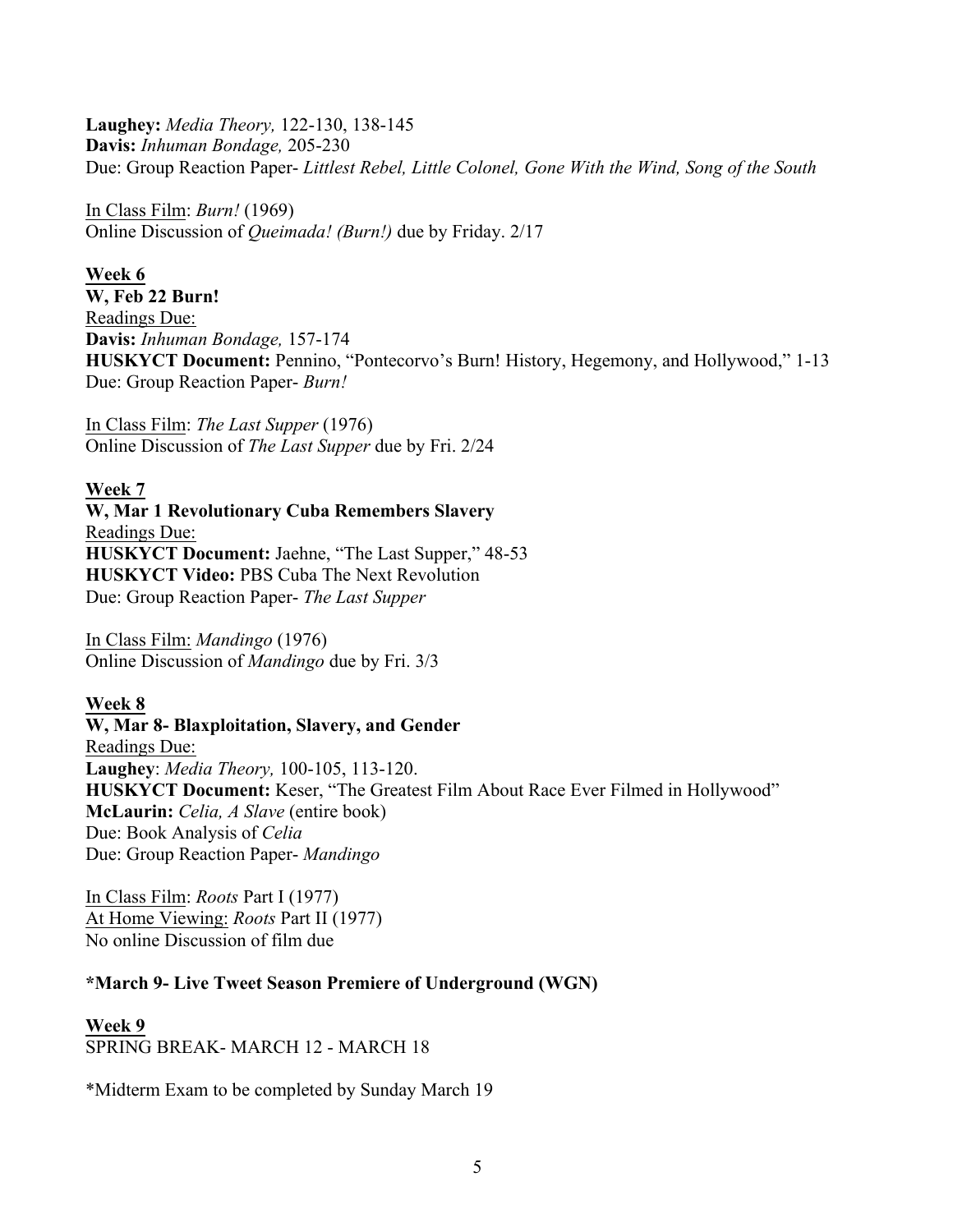\*Due by next class: the film your group intends to research.

# **Week 10**

**W, Mar 22 The New Slavery Goes Mainstream**  Readings Due: **HUSKYCT Documents:** Lindsay, *"*Why Did Africans Sell Slaves," 54-65; Lindsay, "Why Did Europeans Buy African Slaves?," 23-32, 43-47; Rediker, *The Slave Ship* (excerpts) **Davis:** *Inhuman Bondage,* 88-102 No Group Reaction Paper Due

In Class Film: *Roots* Part III (1977) At Home Viewing: *Roots* Part IV (1977) No online Discussion of film due

### **Week 11**

**W, Mar 29 The New Slavery Goes Mainstream II** Readings Due: **HUSKYCT Document:** "Why Roots Hit Home" *TIME* 1977 **HUSKYCT Link/Document:** Slave Narratives from the Federal Writers' Project, 1936 to 1938 **Davis:** *Inhuman Bondage,* 193-204 Due: Group Reaction Paper- *Roots* (all episodes watched)

In Class Film: *Quilombo* (1986) Online Discussion of *Quilombo* due by Fri. 3/31

# **Week 12**

#### **W, Apr 5 Slave Rebels of Brazil's Cinema Novo**

Readings Due: **HUSKYCT Documents:** Kent, "Palmares: An African State in Brazil," 161-175; Anderson, "The Quilombo of Palmares," 545-566; Stam, "Slow Fade to Afro," 16-32 Due: Group Reaction Paper- *Quilombo*

In Class Film: *Glory* (1989) No Online discussion of film due

# **Week 13**

W**, Apr 12 Glory: The Civil War Revisited**  Readings Due: **HUSKYCT Document:** Cripps, "Frederick Douglass: The Absent Presence in Glory," 154-163; **HUSKYCT Links:** The 54<sup>th</sup> Regiment, Massachusetts Historical Society; Vera and Gordon, "Sincere Fictions of the White Self in the American Cinema" Due: Group Reaction Paper- *Glory* In Class Film: *Sankofa* (1993) Online Discussion of *Sankofa* due by Fri. 4/14